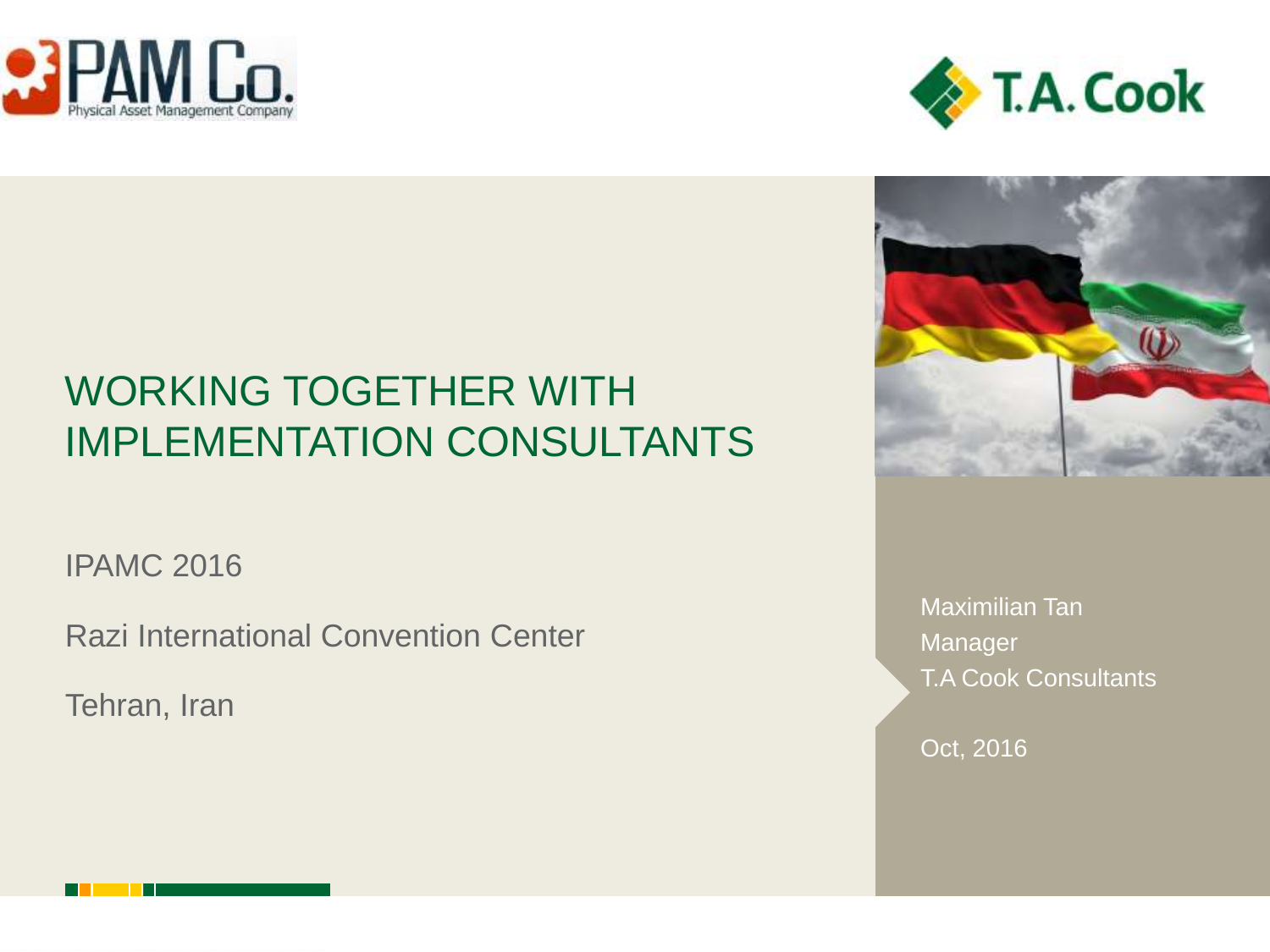### T.A. COOK CONSULTANTS - MAXIMILIAN TAN

Background:

- Engineer Electronics / Electro technology
- ◆ International MBA, MIT (Massachusetts Institute of Technology)

Responsibilities before T.A. Cook

- Electro technician, ABB Overhead lines
- Electro technician, Siemens

Consulting focus:

- Maintenance strategies and -management
- Shutdown: Planning, Scheduling, Optimisation
- Work execution excellency: Lean, Kaizen, 6-Sigma, SMED

Focus industries:

Petro / chemical, asset intensive industries



T.A. Cook Consultants Established 1994 Offices: Berlin Birmingham **Calgary** Hong Kong Houston Paris Raleigh Rio de Janeiro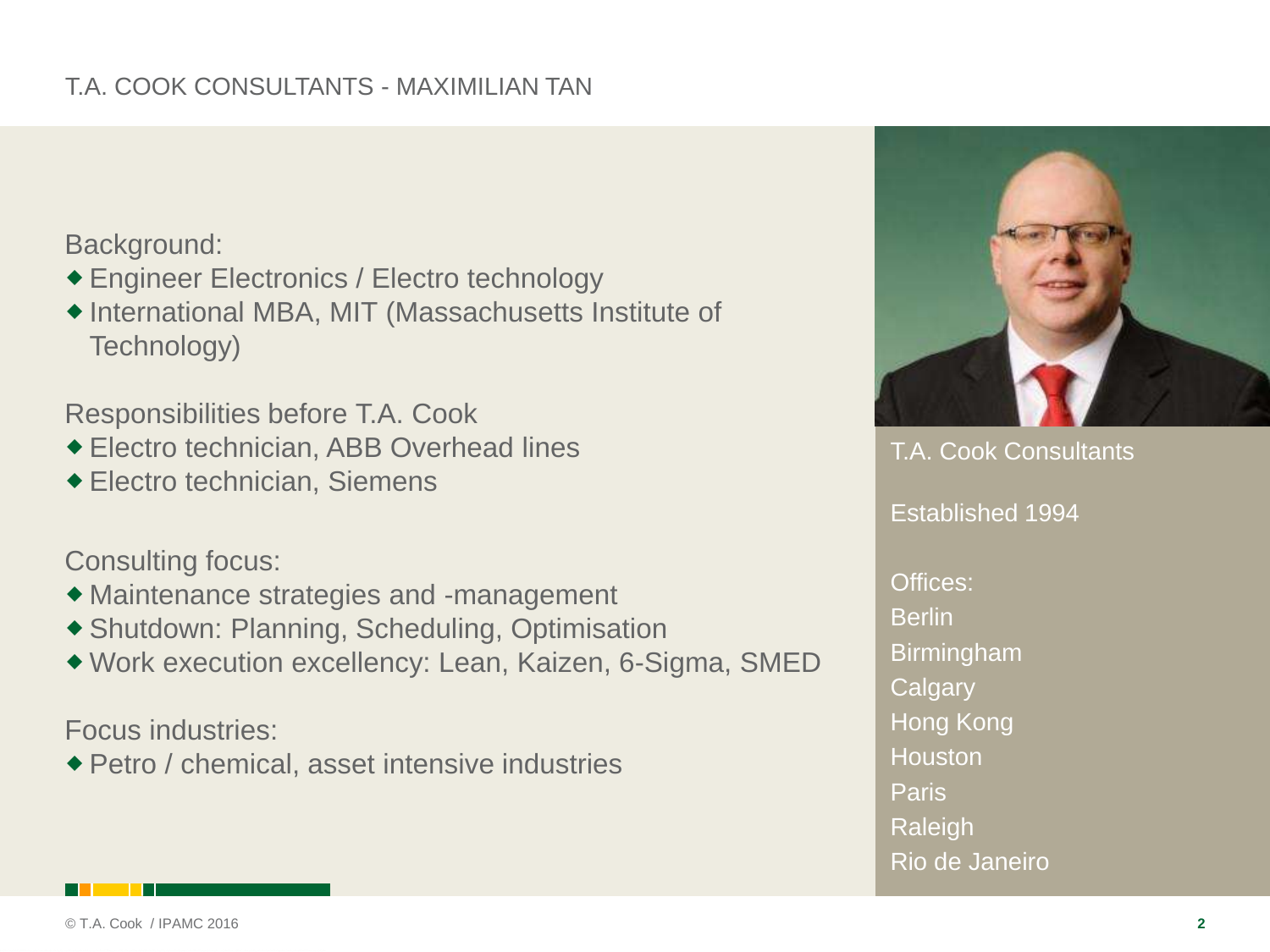## About T.A. Cook

- [2](#page-6-0) **[Our Methodology & Project Approach](#page-6-0)**
- [3](#page-11-0) [Reasons for Engagement](#page-11-0)
- [4](#page-14-0) [Project Examples](#page-14-0)
- <span id="page-2-0"></span>[5](#page-18-0) [Key Success Factors](#page-18-0)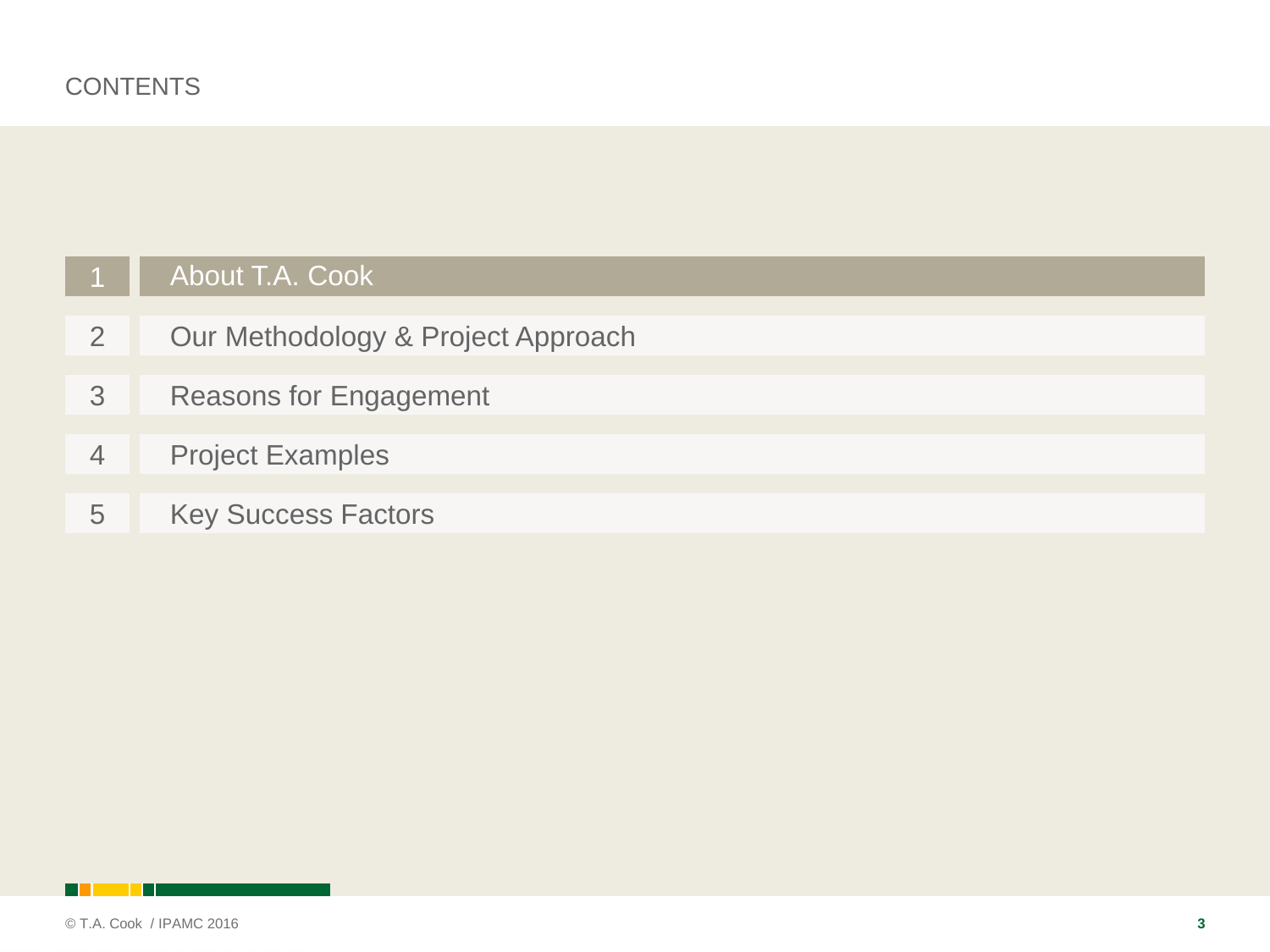### T.A. COOK CONSULTANTS

## We are a Management Consultancy that specializes in Asset Performance Management

**Our Focus is the implementation of Asset, Service and Operations Excellence.** 

- T.A. Cook Consultants has offices in Berlin, Birmingham, Calgary, Hong Kong, Houston, Paris, Raleigh and Rio de Janeiro.
- We employ more than **120 experienced employees** who have successfully implemented over **400 projects**.
- Our comprehensive consultancy services help companies to **achieve efficiency and effectiveness improvements**. Our main focus is on **leadership, organization and management processes**.
- Our clients are generally businesses with significant industrial assets such as **process, utility and infrastructure service providers (oil/gas, chemicals, nuclear, timber)**.



120+ EMPLOYEES

400+ PROJECTS

IMPLEMENTATION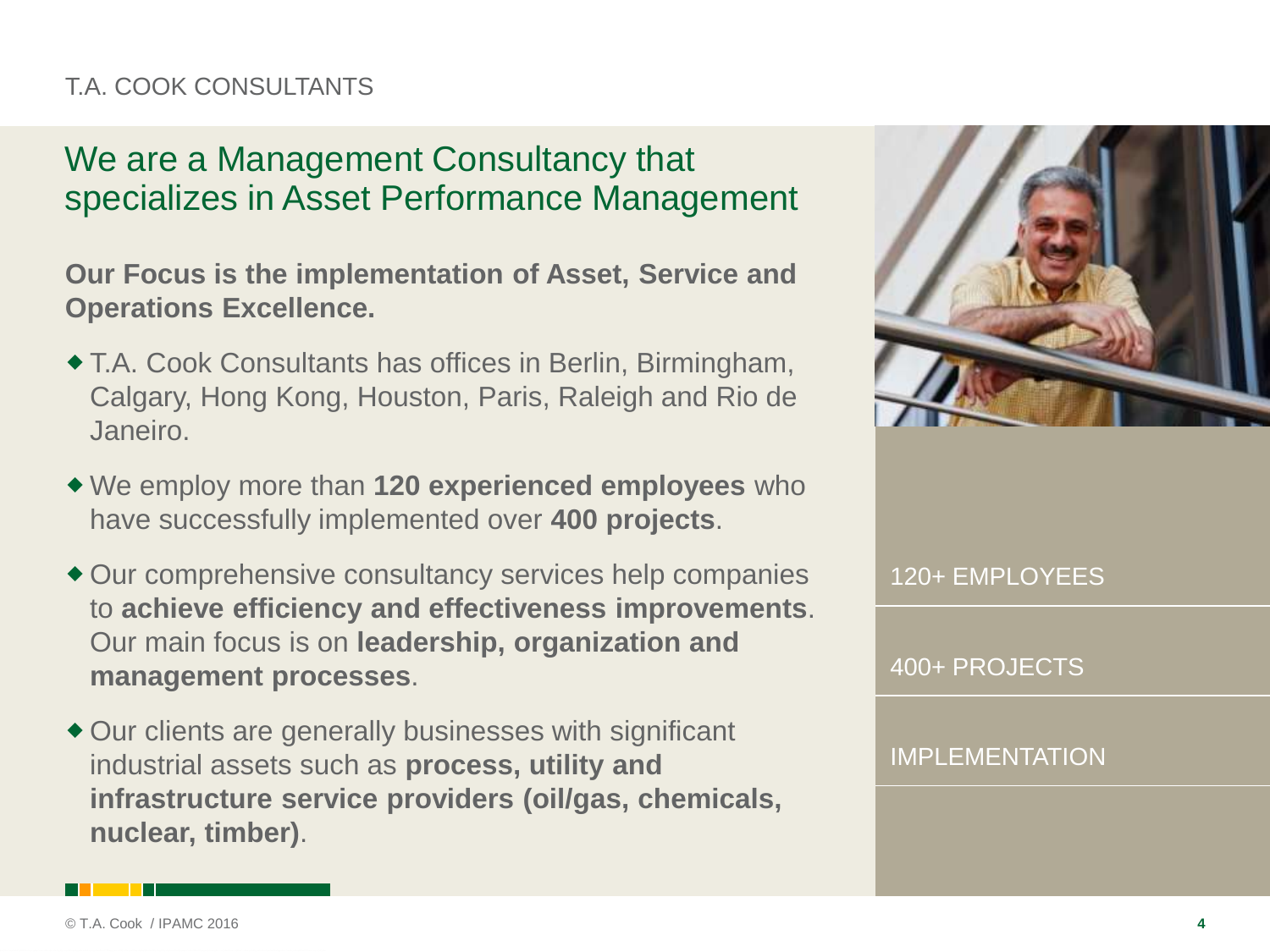### T.A. COOK

## T.A. Cook as an expert in asset performance management has successfully worked with client globally for over 20 years

| <b>Consultants</b>                                     | <b>Engineers</b>                                                            | <b>Conferences</b>                                                      |
|--------------------------------------------------------|-----------------------------------------------------------------------------|-------------------------------------------------------------------------|
| ◆ Experts in asset performance<br>management           | • Independent provider of<br>turnaround management<br>services              | ◆ Conferences, seminars and<br>workshops for managers                   |
| $\blacklozenge$ Work globally<br>◆ Programs to improve | ◆ Conduct and support world-<br>class turnarounds                           | $\bullet$ Innovative approaches to<br>solutions                         |
| profitability<br>$\triangle$ Approach is pragmatic     | ◆ Apply the latest tools and<br>management techniques                       | ◆ Wide spectrum of seminars<br>and workshops to exchange<br>experience  |
| ◆ Certainty of results and<br>speed of delivery        | • Deliver significant reductions<br>in project costs, risks and<br>duration | ◆ Public or in-houses<br>seminars - tailored to our<br>customers' needs |
|                                                        |                                                                             |                                                                         |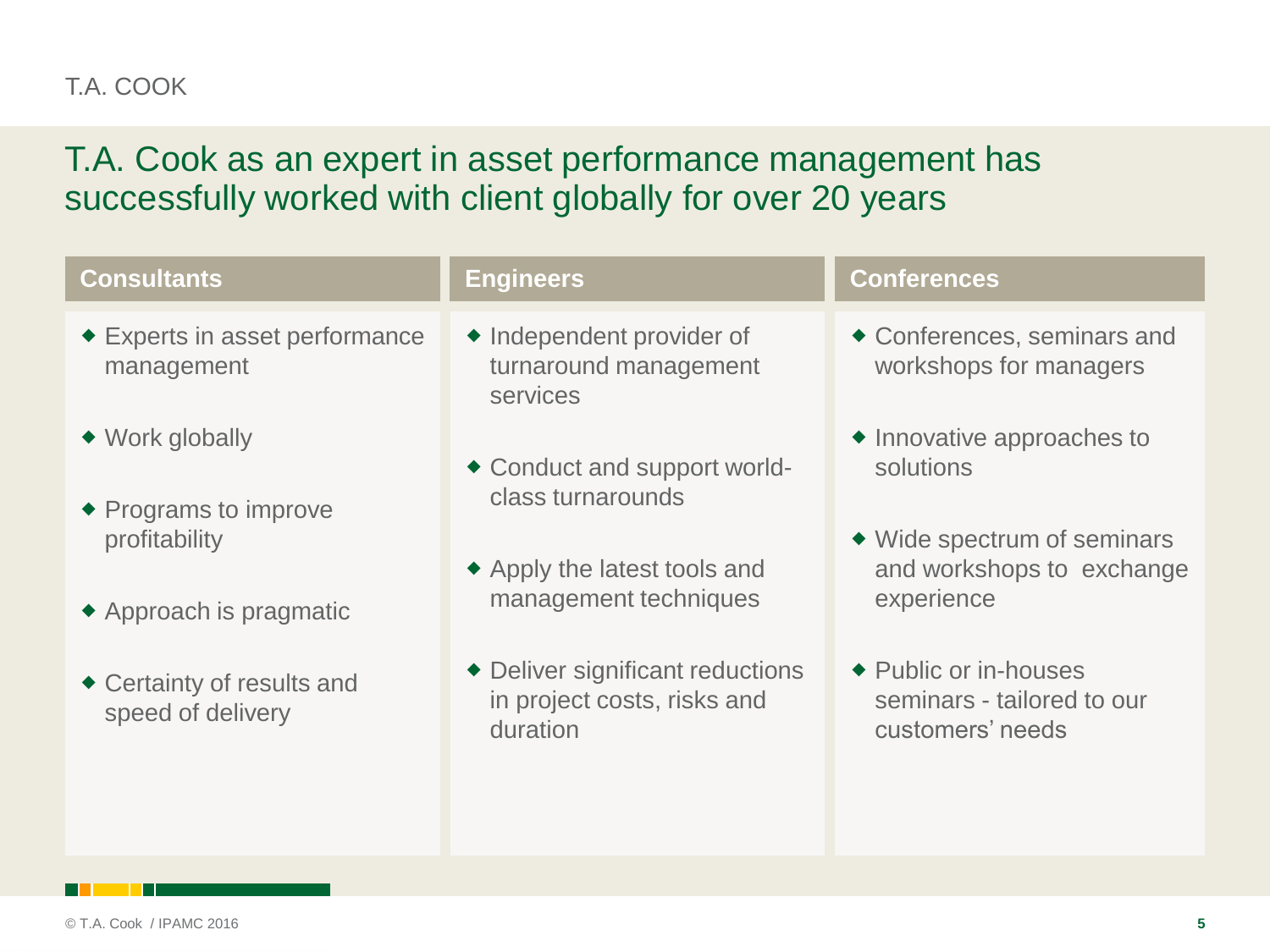## SELECTED CLIENTS

In the last 20 years, T.A. Cook has successfully completed more than 400 cost management, reorganization & efficiency improvement projects

**We offer profound knowledge and established methodology in following areas:**

- $\triangle$  Maintenance
- ◆ Turnaround / Shutdown / Outages
- Engineering & Projects
- ◆ Production / Operations
- Contractor Management
- ◆ PSM & Site Services incl. logistics

| 9                                       | covestro                | <b>INEOS</b>                    | <b>D-BASF</b><br>The Chemical Company |
|-----------------------------------------|-------------------------|---------------------------------|---------------------------------------|
| <b>QUPOND</b>                           | <b>TOTAL</b>            | <b>AIR LIQUIDE</b>              | <b>HUNTSMAN</b>                       |
|                                         | <b>NESTE OIL</b> SOLVAY | LANXESS<br>Energizing Chemistry | <b>Statoil</b>                        |
| merude<br>Searing Canada's Energy Fatur | ÝER                     | evon                            |                                       |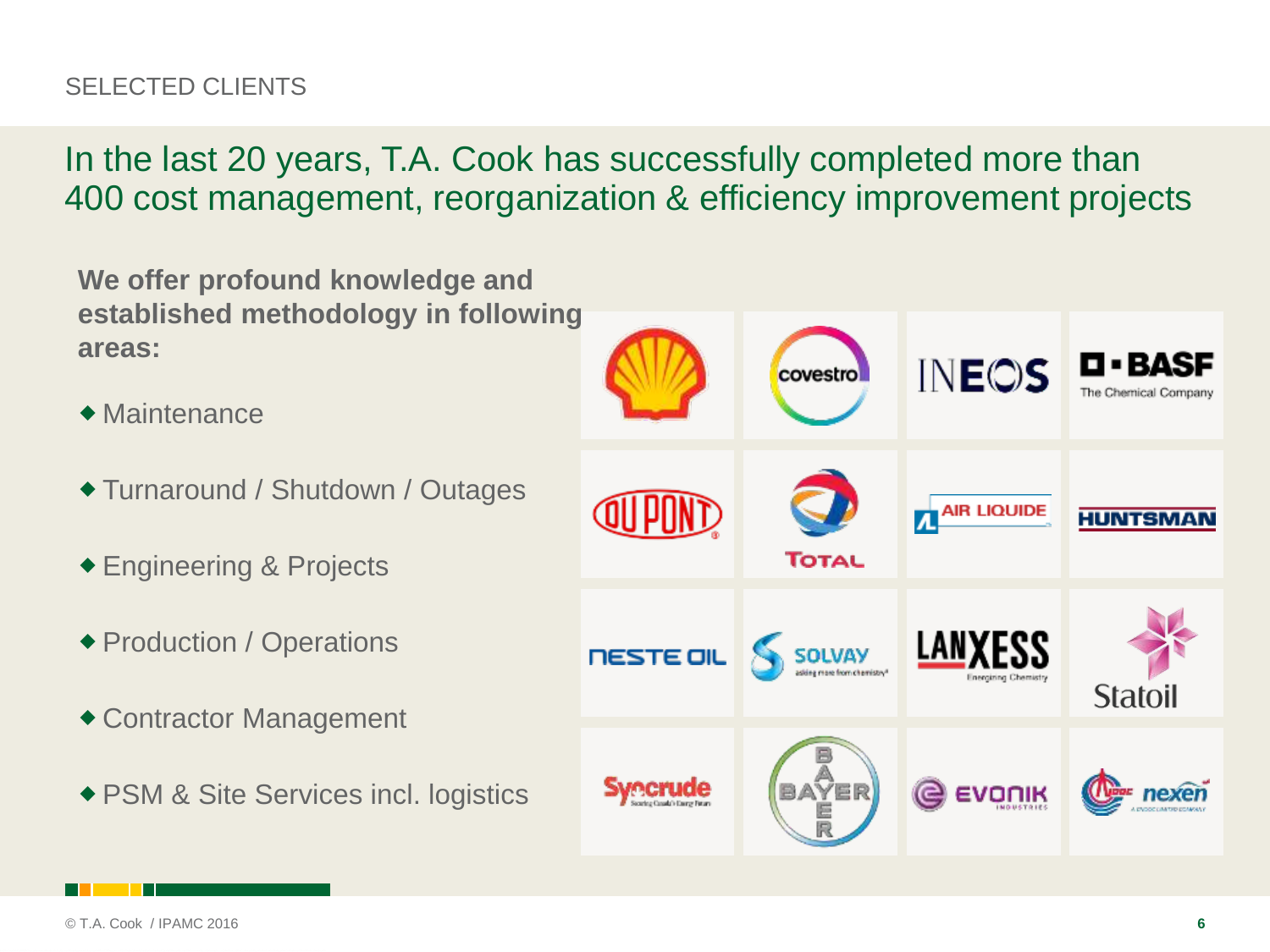| About T.A. Cook |
|-----------------|
|-----------------|

- **Our Methodology & Project Approach**
- [Reasons for Engagement](#page-11-0)
- [Project Examples](#page-14-0)
- <span id="page-6-0"></span>[Key Success Factors](#page-18-0)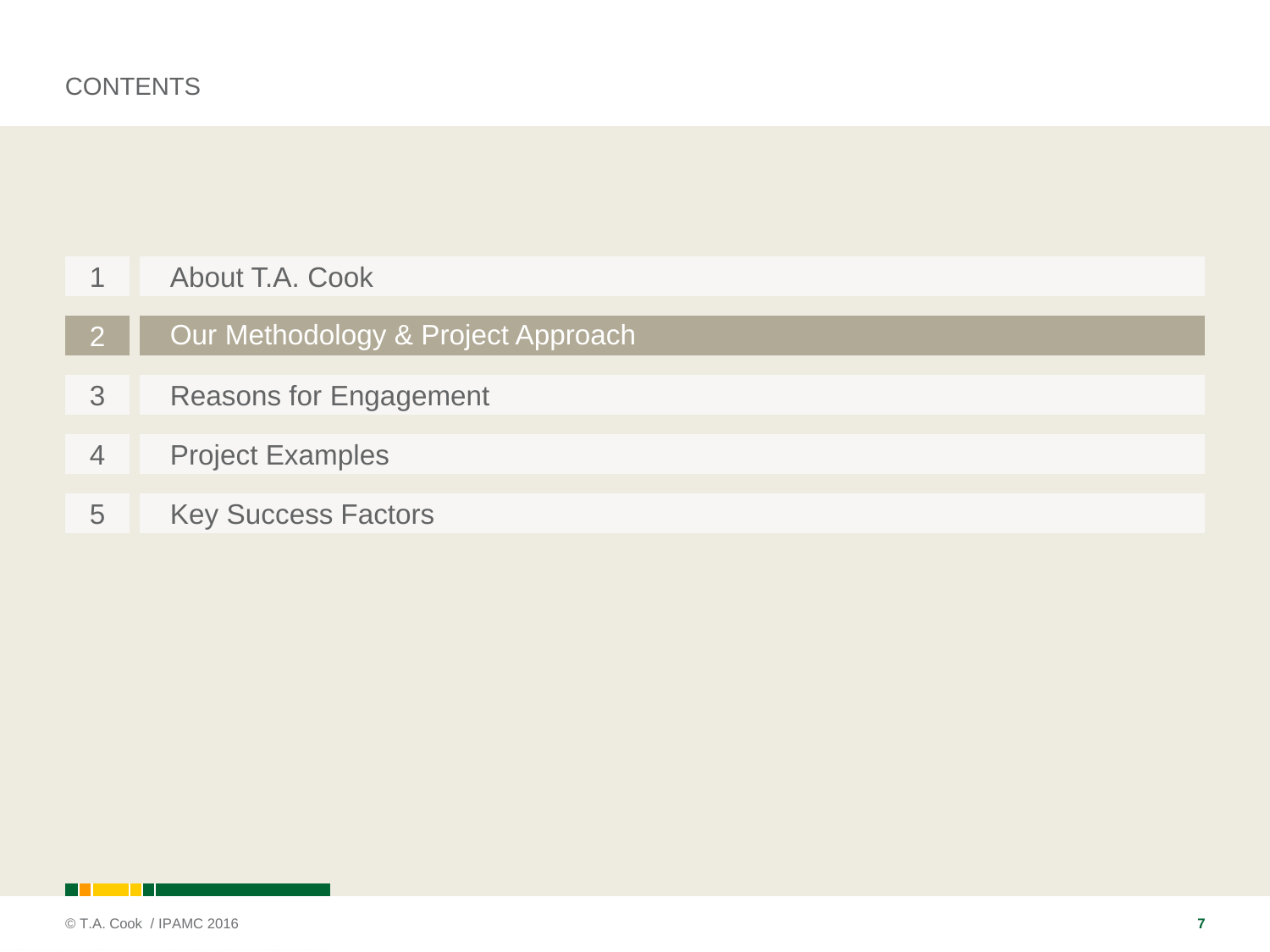#### KEY AREAS WE WORK ON

## We achieve sustainable results/benefits through implementation of behaviour change

| <b>Processes &amp; Tools</b>                                                                                                                                                                      | <b>Organization</b>                                                                                                                                                                                                          | <b>Management</b><br><b>Systems</b>                                                                                                                                     | <b>People, Behaviors &amp;</b><br><b>Capabilities</b>                                                                                                             |
|---------------------------------------------------------------------------------------------------------------------------------------------------------------------------------------------------|------------------------------------------------------------------------------------------------------------------------------------------------------------------------------------------------------------------------------|-------------------------------------------------------------------------------------------------------------------------------------------------------------------------|-------------------------------------------------------------------------------------------------------------------------------------------------------------------|
| $\triangle$ Reduction of<br>complexity<br>$\triangle$ Standardization<br>◆ Installation of Best<br><b>Practices</b><br>$\triangle$ Enhancement of<br>interface<br>management<br>• Implement tools | ◆ Organizational setup -<br>design for the future<br>$\triangle$ Roles &<br><b>Responsibilities</b><br>$\triangle$ Single point of<br>accountability<br>◆ Competencies &<br><b>Skills</b><br>◆ Insourcing vs.<br>Outsourcing | $\triangle$ KPI tree<br>◆ PDCA cycles<br>◆ Constant Improve-<br>ment process<br>◆ Visualization<br>◆ Short term follow up &<br>dialogue<br>$\triangle$ Meeting routines | $\triangle$ Training<br>• One-on-one coaching<br>◆ Application<br>compliance<br>◆ People development<br>◆ Communication<br>(change, progress,)<br>◆ Shared values |
|                                                                                                                                                                                                   |                                                                                                                                                                                                                              |                                                                                                                                                                         |                                                                                                                                                                   |

#### **BEHAVIOR CHANGE**

Clear objectives, transparency in decision making, collaboration & teamwork

#### **SUSTAINABLE RESULTS**

Operational improvements, sustainable financial benefits, cultural changes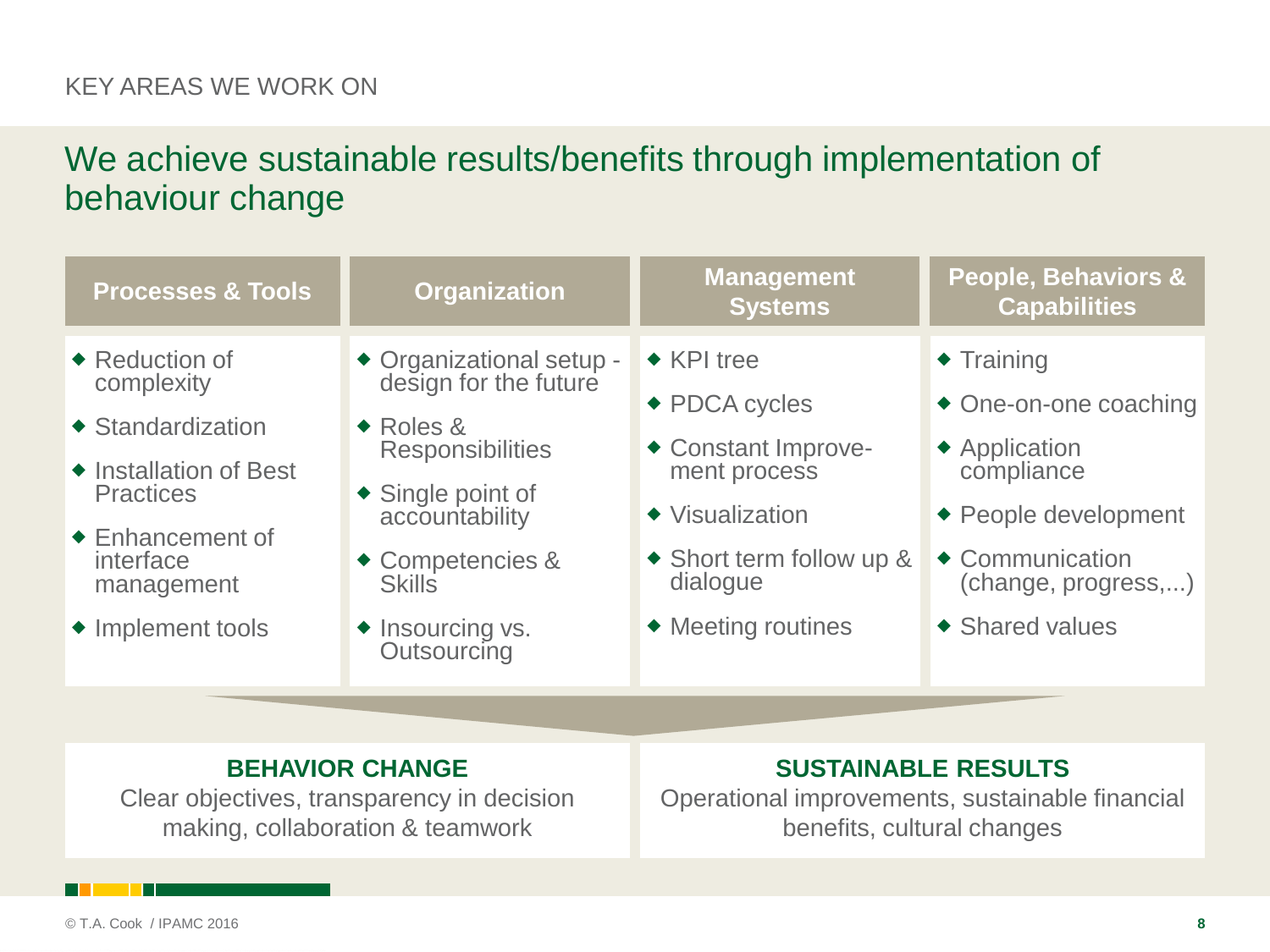### CLIENT INVOLVEMENT IN THE PROJECT

Our collaborative change approach fosters an integration of the client's colleagues through the entire lifecycle of the change project

| <b>Phase</b>                        | <b>Analysis</b>                                                                                                                                                          | <b>Conception</b>                                                                                         | <b>Implementation</b>                                                                                                                                    | <b>Audits</b>                                                                                                         |
|-------------------------------------|--------------------------------------------------------------------------------------------------------------------------------------------------------------------------|-----------------------------------------------------------------------------------------------------------|----------------------------------------------------------------------------------------------------------------------------------------------------------|-----------------------------------------------------------------------------------------------------------------------|
| <b>Client</b><br><b>Involvement</b> | $\triangle$ Interviews<br>$\triangle$ Process<br>Monitoring<br><b>Observations</b><br>Workshops<br>$\bullet$<br><b>Meetings</b><br>Discussion of<br>Improvement<br>areas | ◆ Workshops<br>Conceptual<br>working sessions<br>Progress<br>۰<br>meetings<br>Development of<br>solutions | ◆ Training on /off<br>work floor<br>Coaching<br>$\bullet$<br>• Leadership<br>feedback<br>$\triangle$ Performance<br>reviews<br>Implementation<br>reviews | $\triangle$ Interviews<br>$\triangle$ Review<br>Workshops<br>◆ Shop floor reviews<br>$\triangle$ Feedback<br>sessions |
|                                     |                                                                                                                                                                          |                                                                                                           |                                                                                                                                                          |                                                                                                                       |
| <b>Positive</b><br><b>Effect</b>    | ◆ Agree the need<br>Buy in<br>۰<br>Sensitive for<br>change                                                                                                               | ◆ Shared targets<br><b>Tailored solutions</b><br>◆ Less objections                                        | ◆ Less roadblocks<br>$\triangle$ Accelerated<br>implementation<br><b>Benefit realization</b><br>$\bullet$                                                | ◆ Behavior change<br>◆ Sustained results<br>$\triangle$ Further<br><i>improvements</i>                                |
|                                     | <b>2 - 6 WEEKS</b>                                                                                                                                                       | <b>12 - 30 WEEKS</b>                                                                                      | <b>12 - 30 WEEKS</b>                                                                                                                                     | 3 - 6 X 1 WEEK                                                                                                        |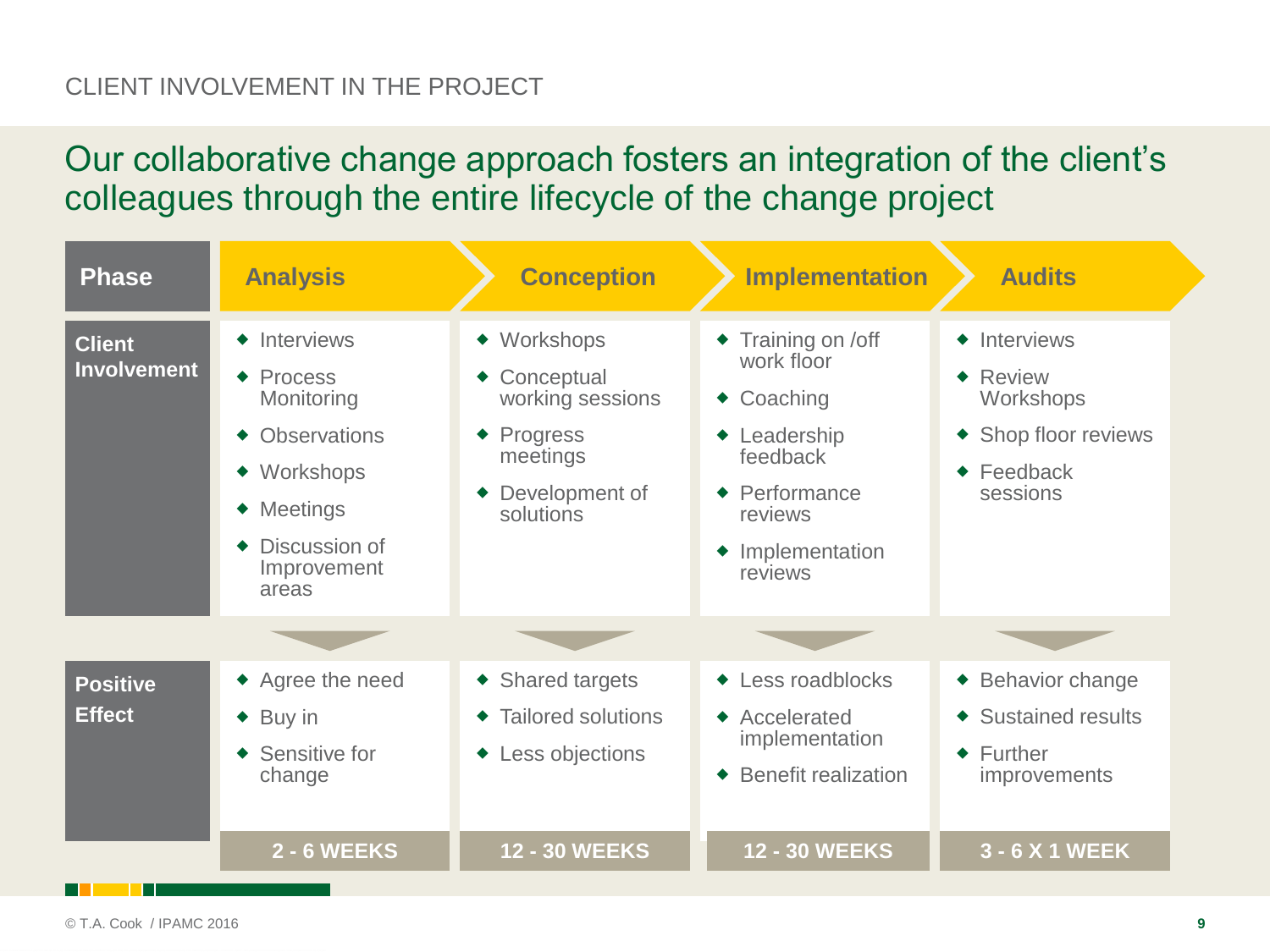### ANALYSIS TOOLS TO EVALUATE POTENTIAL IN COST AND EFFICIENCY



| of the | --                 | <b>The Contract</b> | <b>Carlo</b> |                              |
|--------|--------------------|---------------------|--------------|------------------------------|
|        | ×<br>۳             |                     | m            | $\overline{\mathbb{R}}$<br>× |
| --     |                    |                     | 73           |                              |
|        | <b>Carried Co.</b> |                     |              |                              |
|        |                    |                     |              |                              |

|       | <b>Jedyn Thigo</b> |   | $-0.000$       |            |          |  |     |   |
|-------|--------------------|---|----------------|------------|----------|--|-----|---|
| ---   |                    |   |                | 0011111111 |          |  |     |   |
| ۰     |                    |   |                |            |          |  |     |   |
|       |                    |   |                |            | 11111111 |  |     |   |
| 44.14 |                    |   |                |            |          |  |     |   |
|       |                    |   |                |            |          |  | 115 |   |
|       | ٠                  | ٠ | ÷              | u          |          |  |     | ٠ |
|       | m                  |   | <b>HATCHER</b> |            |          |  |     |   |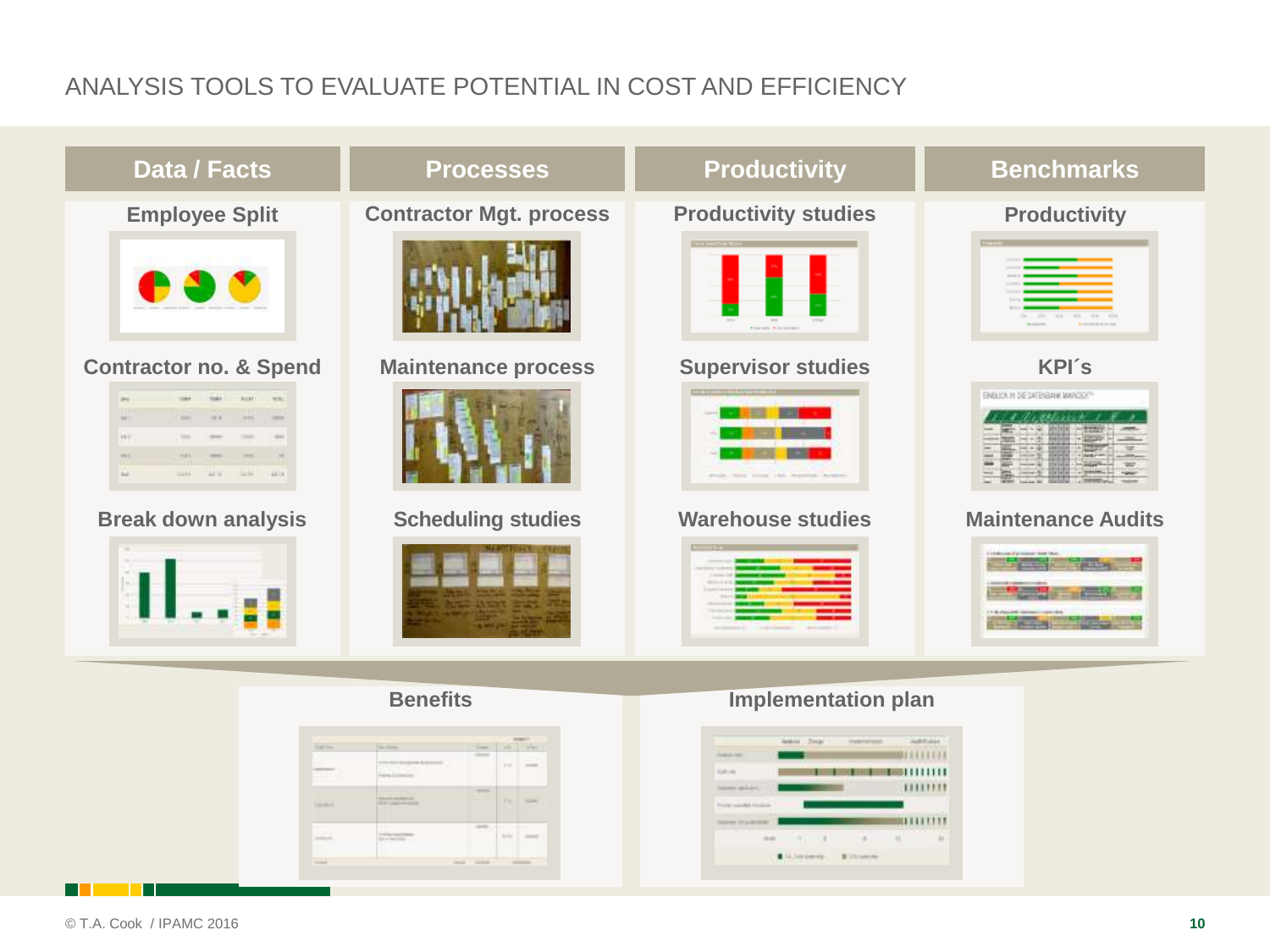### METHODOLOGY: PRODUCTIVITY & LOST TIME REDUCTION

## Understanding the activities and removing the non added value work. Development of work to time relationship to define resource requirement



**Based on the economic situation all activities have to be challenged:**

- $\triangle$  Is the activity appropriate at all?
- ◆ Does content and effort match the value?
- ◆ Does the frequency of the activity correspond to the value?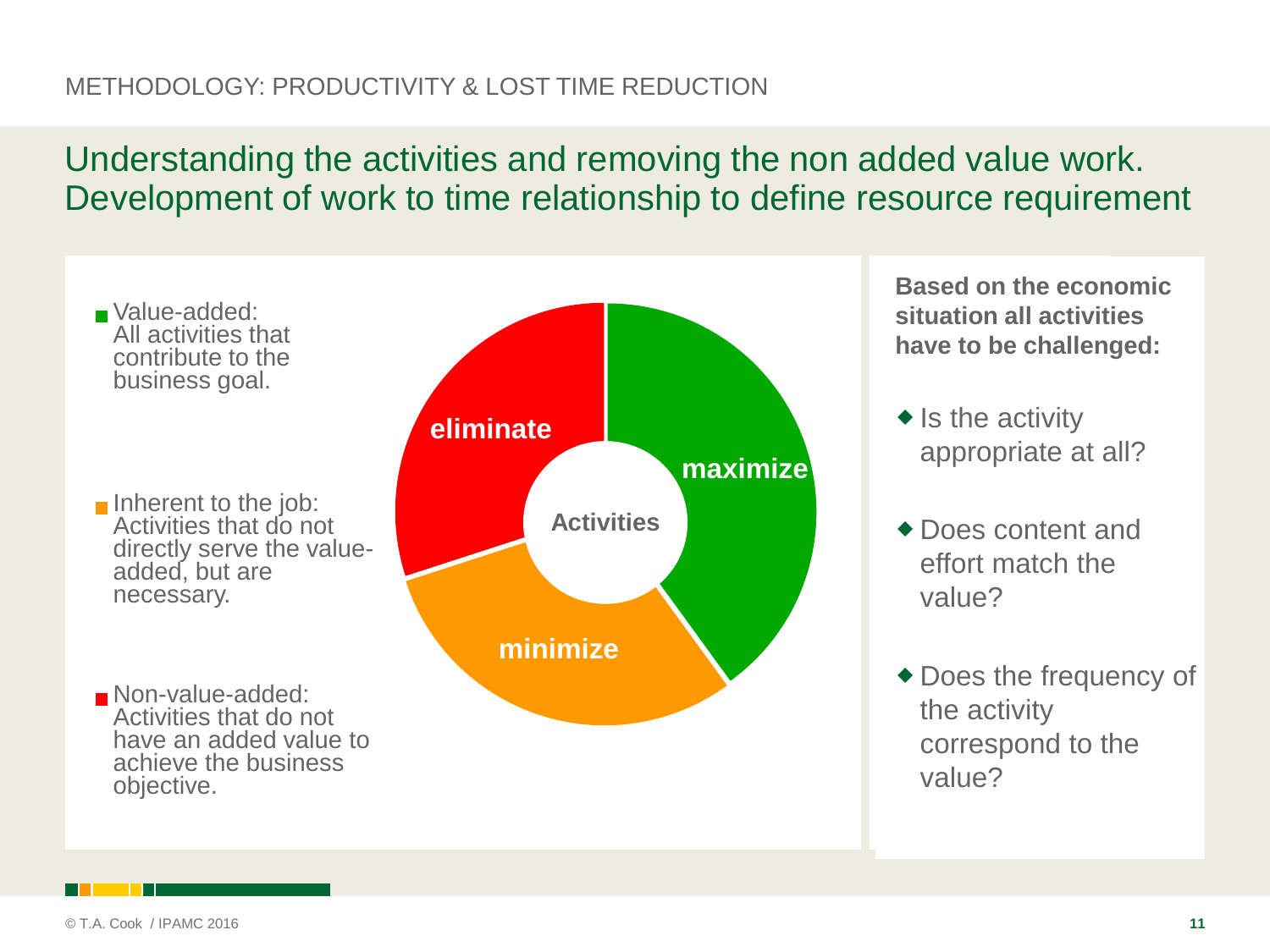- [About T.A. Cook](#page-2-0)
- [Our Methodology & Project Approach](#page-6-0)
- Reasons for Engagement
- [Project Examples](#page-14-0)
- <span id="page-11-0"></span>[Key Success Factors](#page-18-0)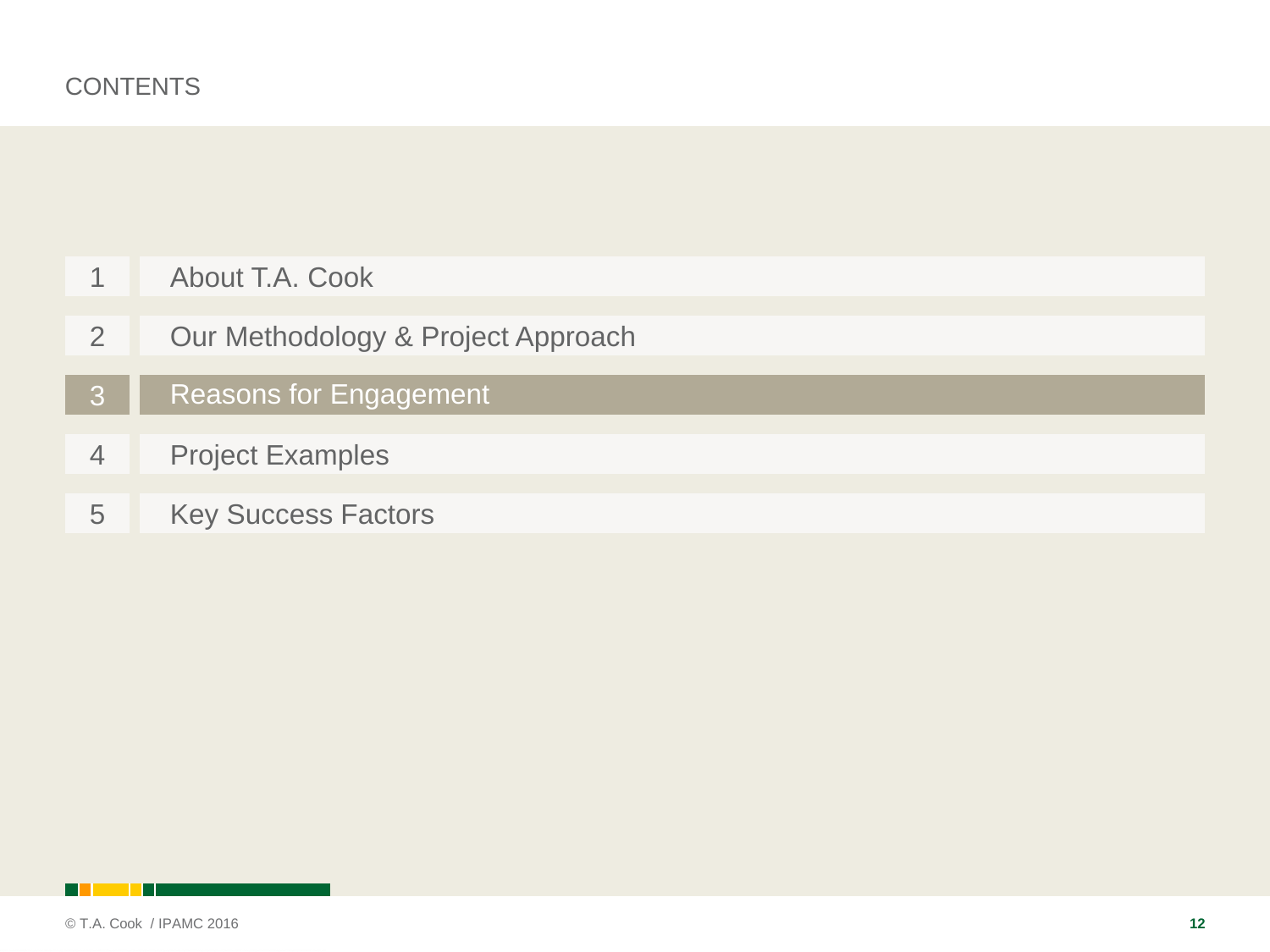## Reasons for engaging an implementation consultant are diverse

- We are seen as a **reliable and inspiring partner** in the oil/gas industry
- We bring **speed and certainty** of delivery
- We adapt our people to **your needs and requirements**
- We are the **preferred management consultancy** for many asset-intensive companies because they **trust** us, we have **expertise (knowledge & skills)** and **experience**
- We work **with you** and your workers together, **every day**  – and if required **every night**
- We have **practical and proven management tools** that became **industry standards** in Europe, Asia and Americas
- Our projects generate **more benefits** (savings/increased turn-over) **than you invest** in us

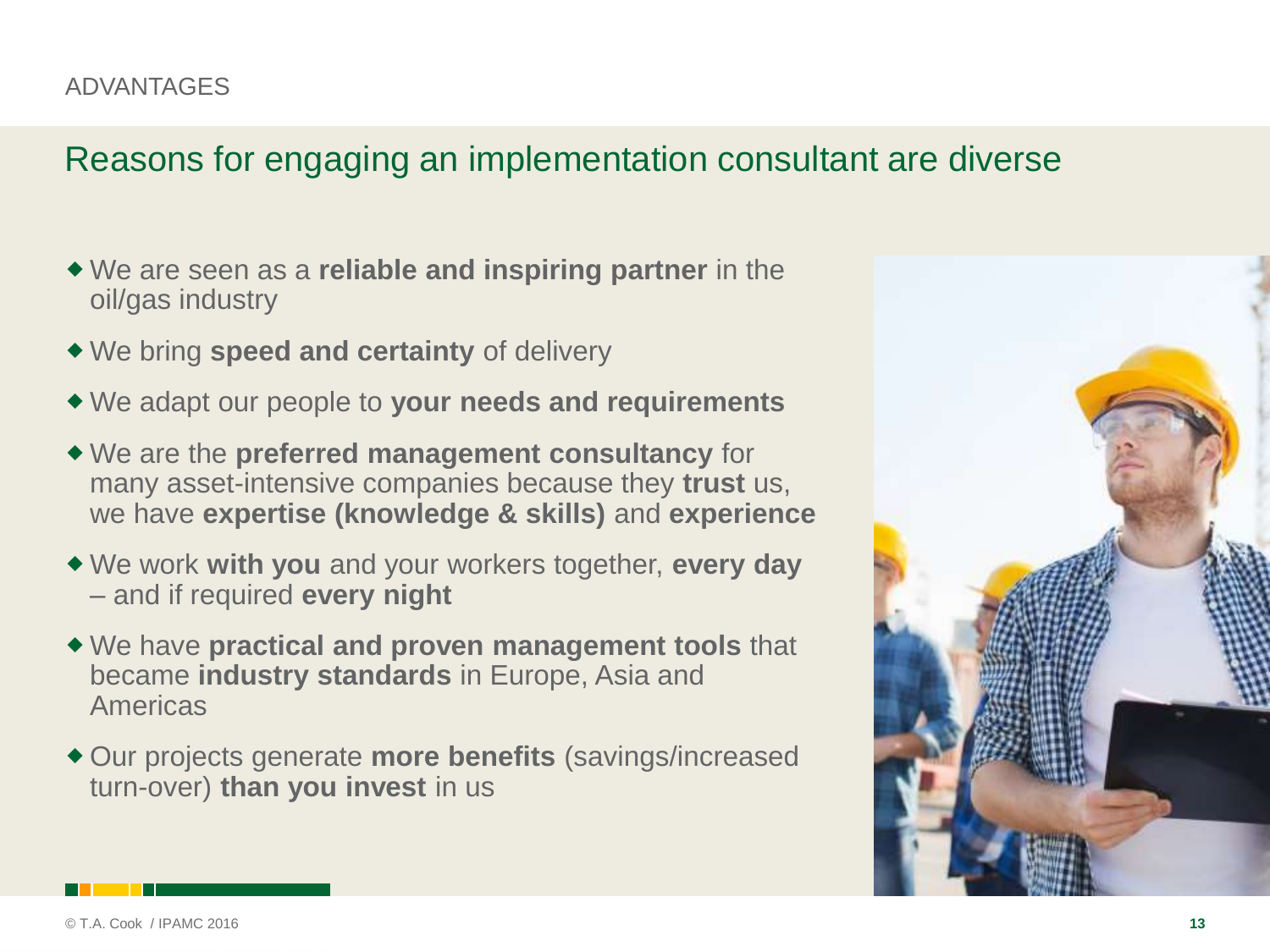#### FINANCIAL BENEFITS

## Besides qualitative benefits, a business case is often the base for consultant engagements



Real example from a Northern Europe company in Europe

© T.A. Cook / IPAMC 2016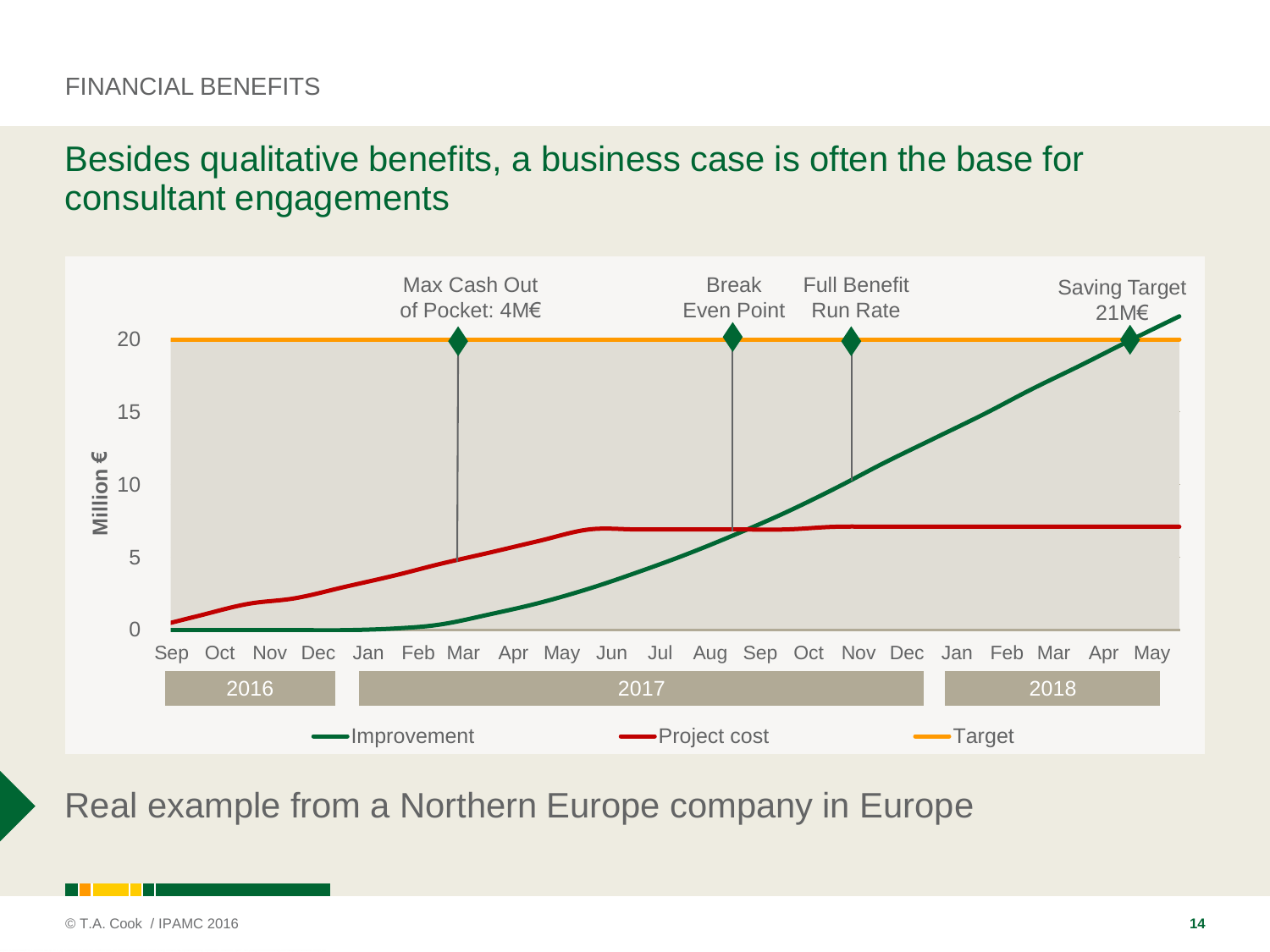- [Our Methodology & Project Approach](#page-6-0)
- [Reasons for Engagement](#page-11-0)
- **Project Examples**
- <span id="page-14-0"></span>[Key Success Factors](#page-18-0)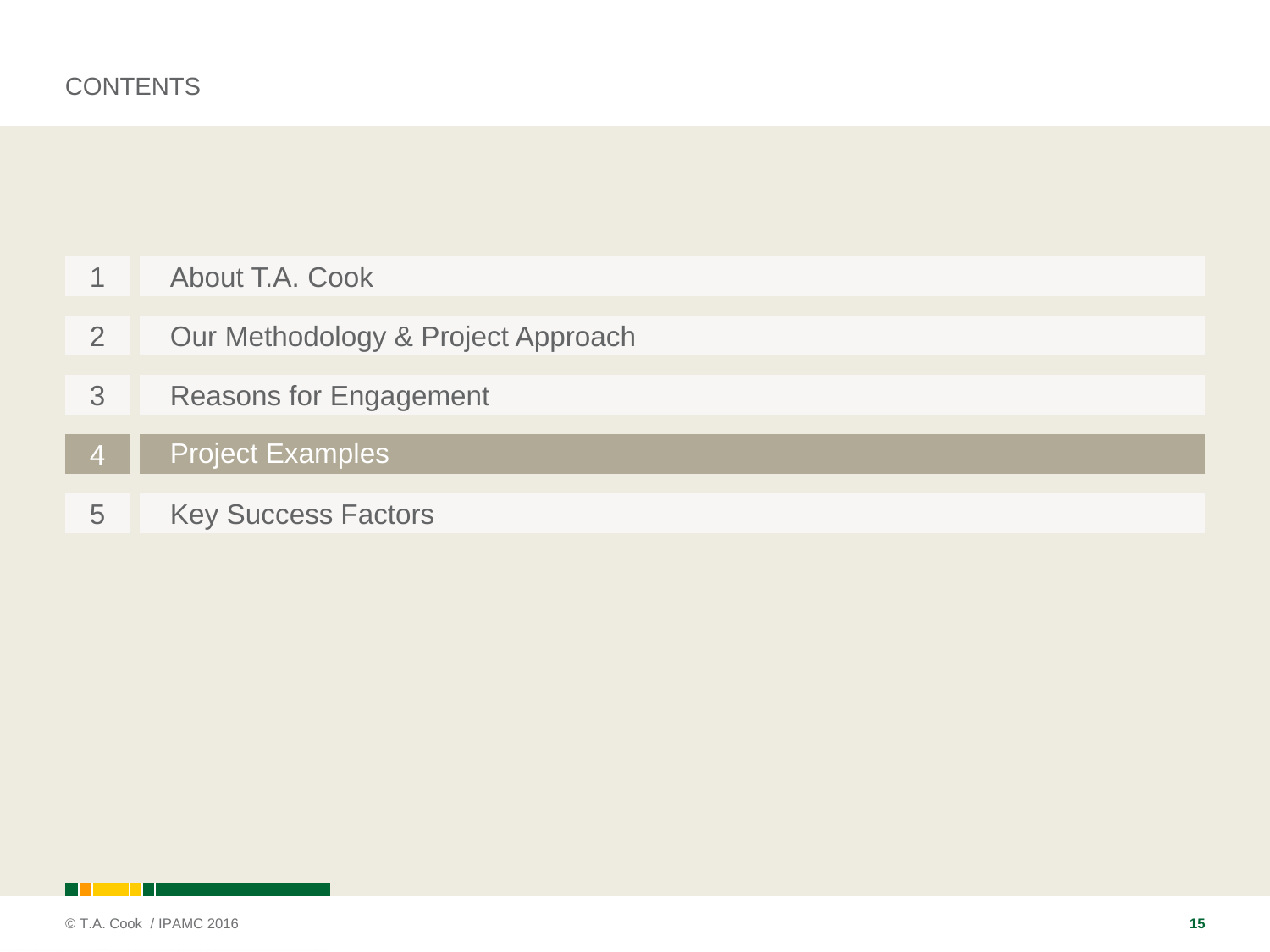### PROJECT EXAMPLE – REFINERY, NORTH EUROPE

## Implementation of planning and scheduling significantly reduced costs

**Refinery in Northern Europe asked T.A. Cook help implementing world-class planning and scheduling.**

- Analysed need and specifics area by area
- Developed together with client most suitable solution
- ◆ Strong involvement of worker from beginning
- Implemented changes (org.-structure, responsibilities, way-ofworking) together with client coaches

#### **Results**

- Workforce fully accepted and supported required changes
- Contractor costs: significantly reduced due to better coordination and alignment with contractors
- Variable costs: reduced by adjusting org.-structure to changing business needs (**no-one lost job**)
- Work efficiency: increased due to clarifications in planning phase and reduced waiting time
- Material mgt.: Material available when/where needed, no waiting or ad-hoc movements



#### **Benefits:**

Contractor costs: -15%, 5.6m  $\in$ Variable costs: -10%, 2.1m € Material mgt. costs: -11%, 0.7m €

Schedule adherence: +75%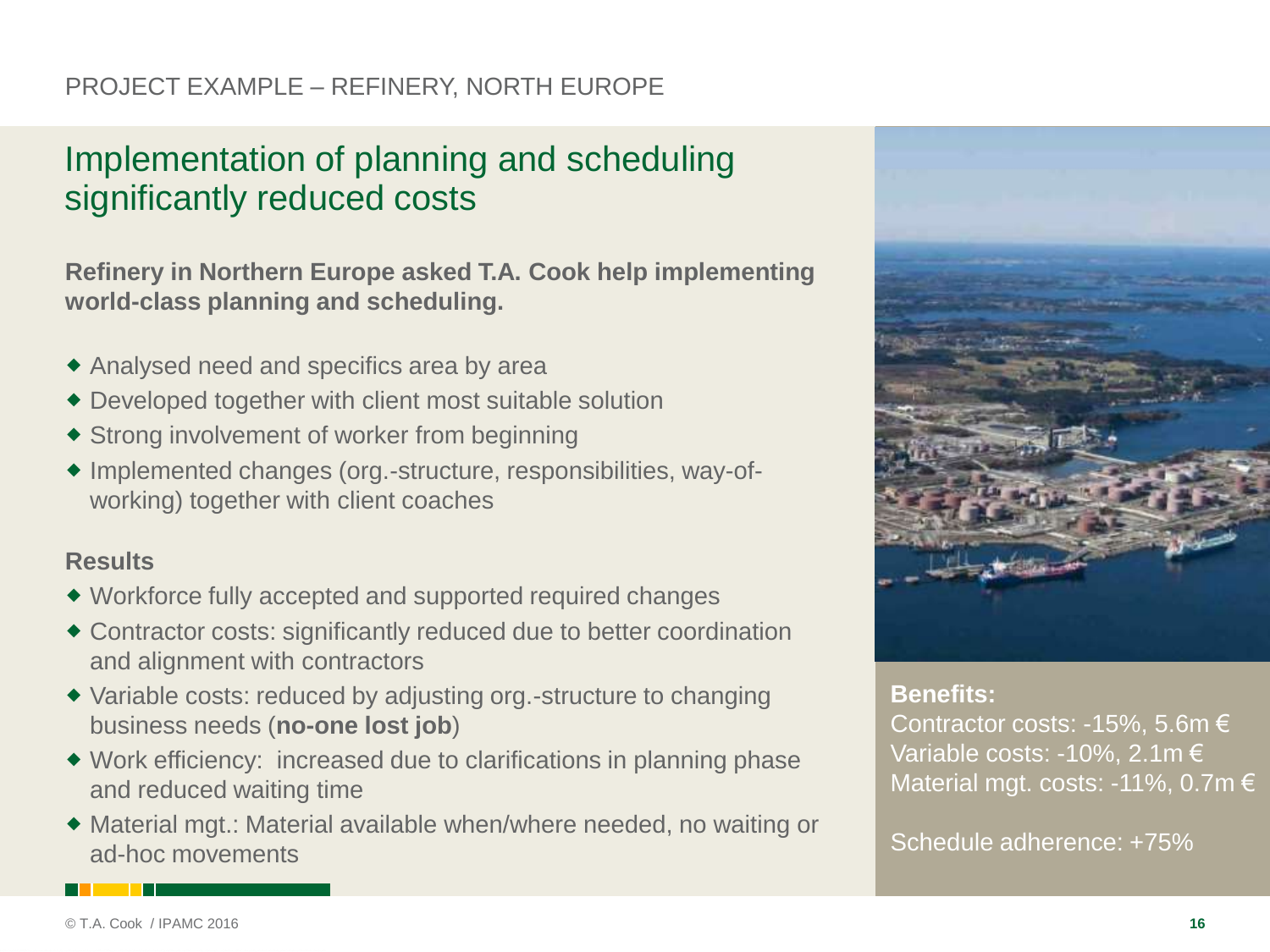### PROJECT EXAMPLE – CHEMICAL PLANT, SOUTHERN GERMANY

## Changing market demand requests for more flexibility and cost savings

**Chemical plant in Germany asked T.A. Cook to help reducing costs and to become more competitive**

- Analysed engineering, maintenance, SD and procurement activities
- Employees first approach: nobody lost their job
- Developed & implemented a combined production / maintenance / SD concept
- Focus on the important business aspects
- ◆ Implemented changes applying the train-the-trainer concept

#### **Results**

- Company grew to the world-wide market leader (sales volume)
- ◆ Implementation of sustainable changes, workforce and workers union was involved in every workshop
- Implementation of Total Productive Maintenance system (conditional, preventive) leading to increased machine utilisation, higher work efficiency, maintenance done by production personnel
- Variable costs: reduced by adjusting org.-structure to changing business needs (**no-one lost job**)



**Benefits:**

Variable costs: -14% Production cycle time: -30% Half-finished products: -30%, €€€

Maint. schedule adherence: +40%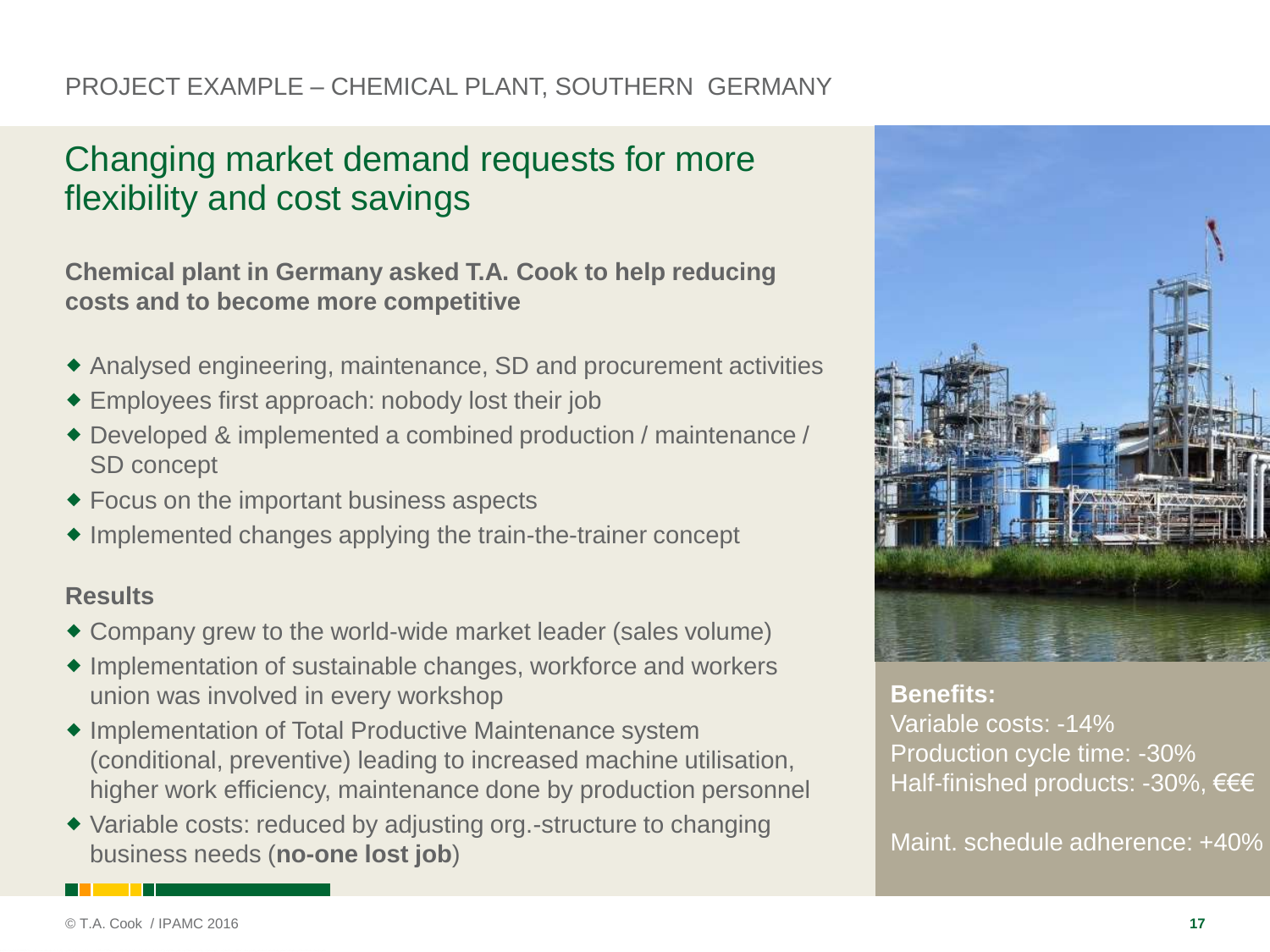### PROJECT EXAMPLE – REFINERY, WESTERN EUROPE

## Turnaround cost review incl. improvement of contractor management processes

**Oil/gas giant asked to help significantly reducing their spending to stay competitive**

- Analysed TA processes and created company specific best practise
- Defined process focus on planning, scheduling, front-end-loading and the related responsibilities & accountabilities

#### **Results**

- Contractor costs significantly reduced after reviewing fix price agreements
- Work efficiency of internal/external personnel significant increased
- Definition and strengthening of core competencies
- ◆ Insourcing / outsourcing
- Funnelling process (engineering) adjusted to the requirements
- $\triangle$  Improved planning of work
- Schedule optimisation applying time/cost savings methods



#### **Benefits:**

TA period: -7 days (€€€) Variable costs: -16% (11m€) CAPEX costs:  $-5\%$  ( $\varepsilon$ 10m $\varepsilon$ ) Fixed Cost: -12% (8m€)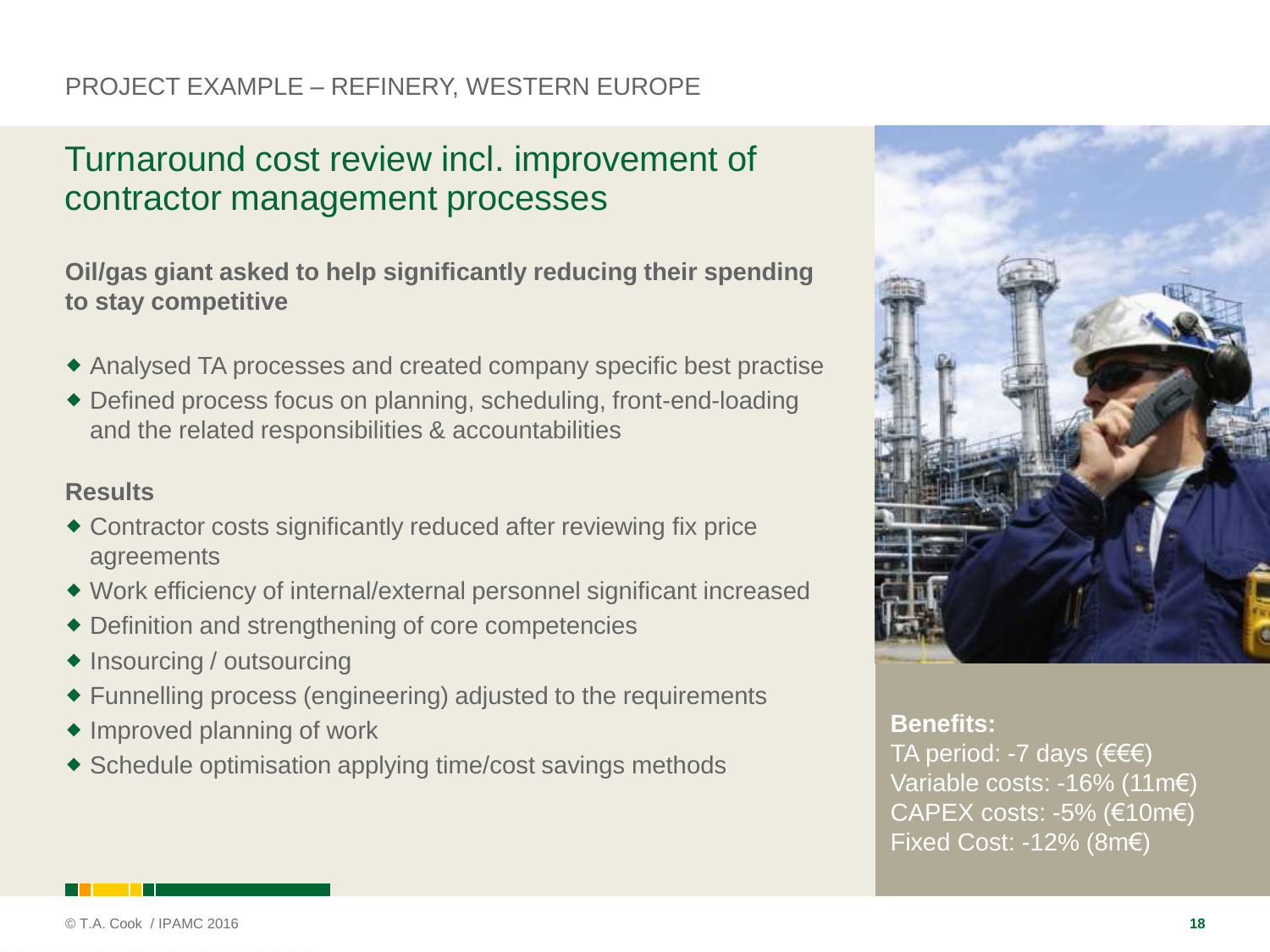| $\overline{A}$ | About T.A. Cook |  |  |
|----------------|-----------------|--|--|
|----------------|-----------------|--|--|

- [2](#page-6-0) [Our Methodology & Project Approach](#page-6-0)
- [3](#page-11-0) [Reasons for Engagement](#page-11-0)
- [4](#page-14-0) [Project Examples](#page-14-0)
- 5 Key Success Factors

<span id="page-18-0"></span>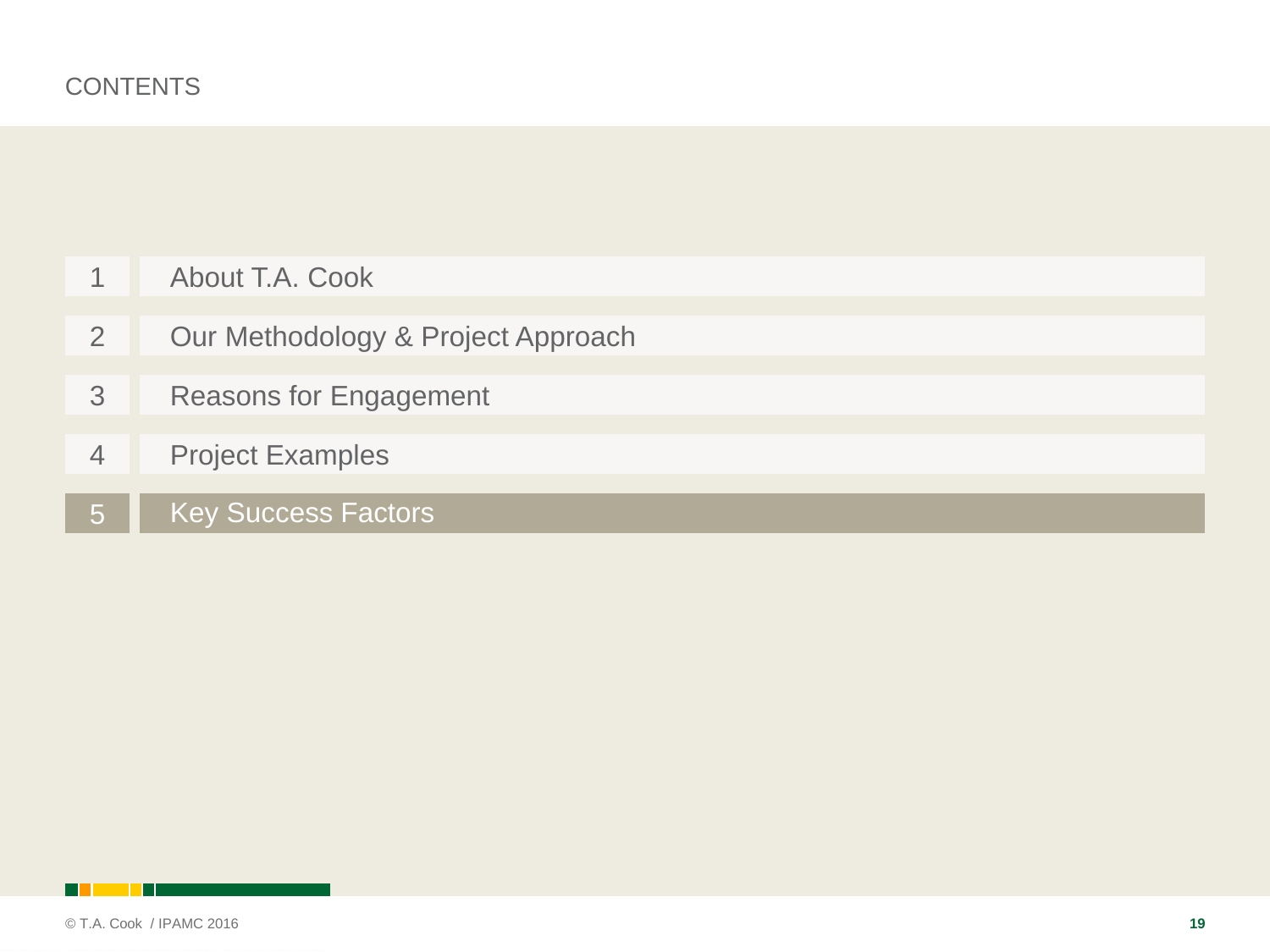## SUCCESS FACTORS

## Our experience shows that the following topics are crucial in managing change and implementing Operational Excellence initiatives

- Senior management **supports and commits** to worked-out improvements
- Senior management **buys-in and drives improvements**
- Management **communicates continuously and clearly** to its personnel, showing commitment, preventing rumours, and providing transparency throughout the whole change management process
- Definition and communication of **SMART objectives** for the project
- Specific roles and responsibilities for all project personnel clearly defined
- Management needs to **demonstrate and take ownership**
- **We accept no excuses**

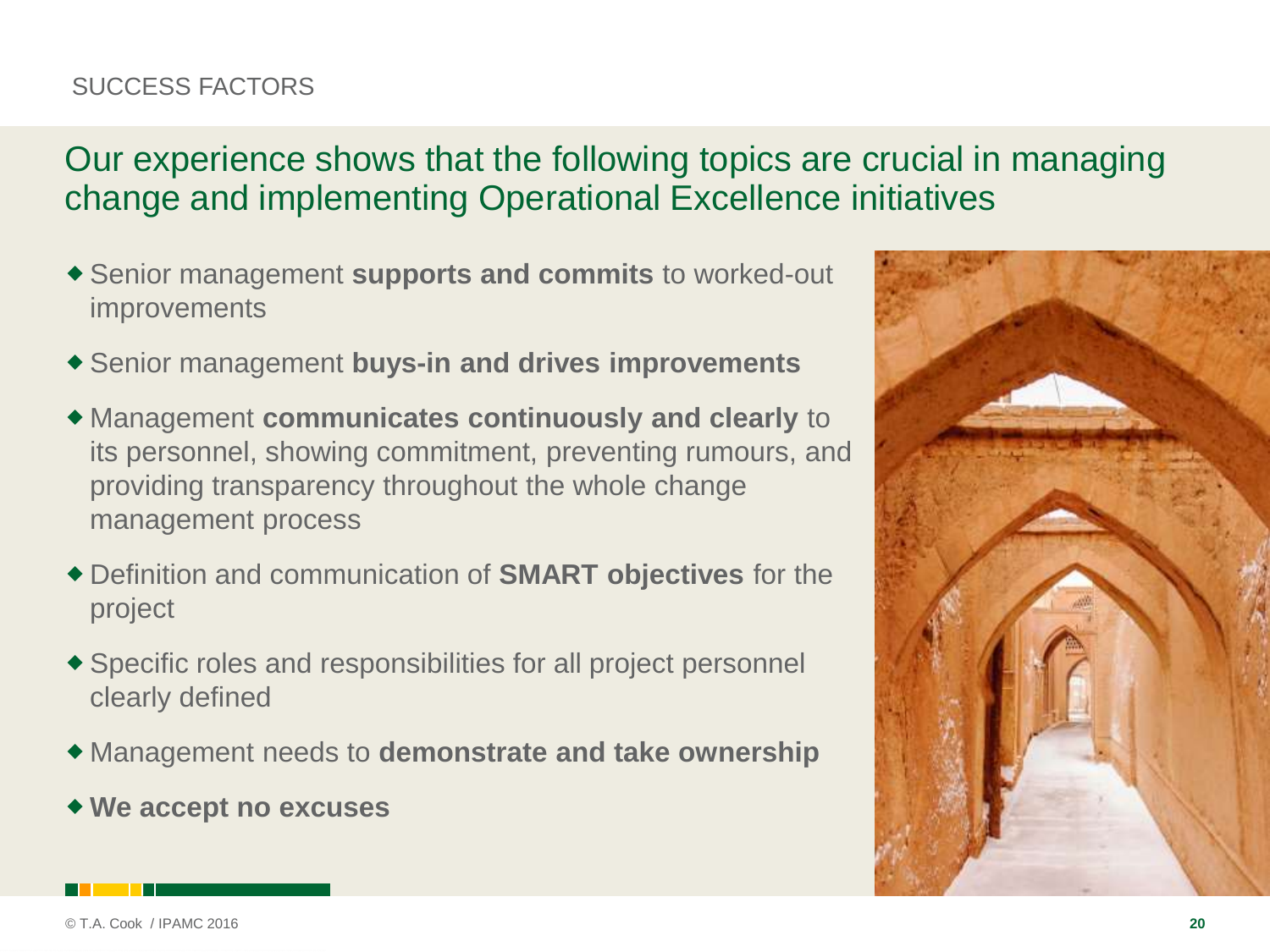### ENGAGING SUCCESSFULLY

## Proper project set up is a key success factor

- ◆ It is your project Your participation is key to success
- The project is a **team-effort**  Responsibilities are split throughout the team
- **Communication among the team and to the management is open and honest.** Constructive feedback is welcome. Confidentiality is guaranteed
- There are **no areas that can't be improved**  thinking outside the box is allowed and welcome
- **A positive and enthusiastic "We can do it" spirit should be present at all time.** The focus should be problem solving not refusal
- We ensure that **dates and milestones** agreed with management are adhered to. If due dates are in danger, it is communicated early in advance